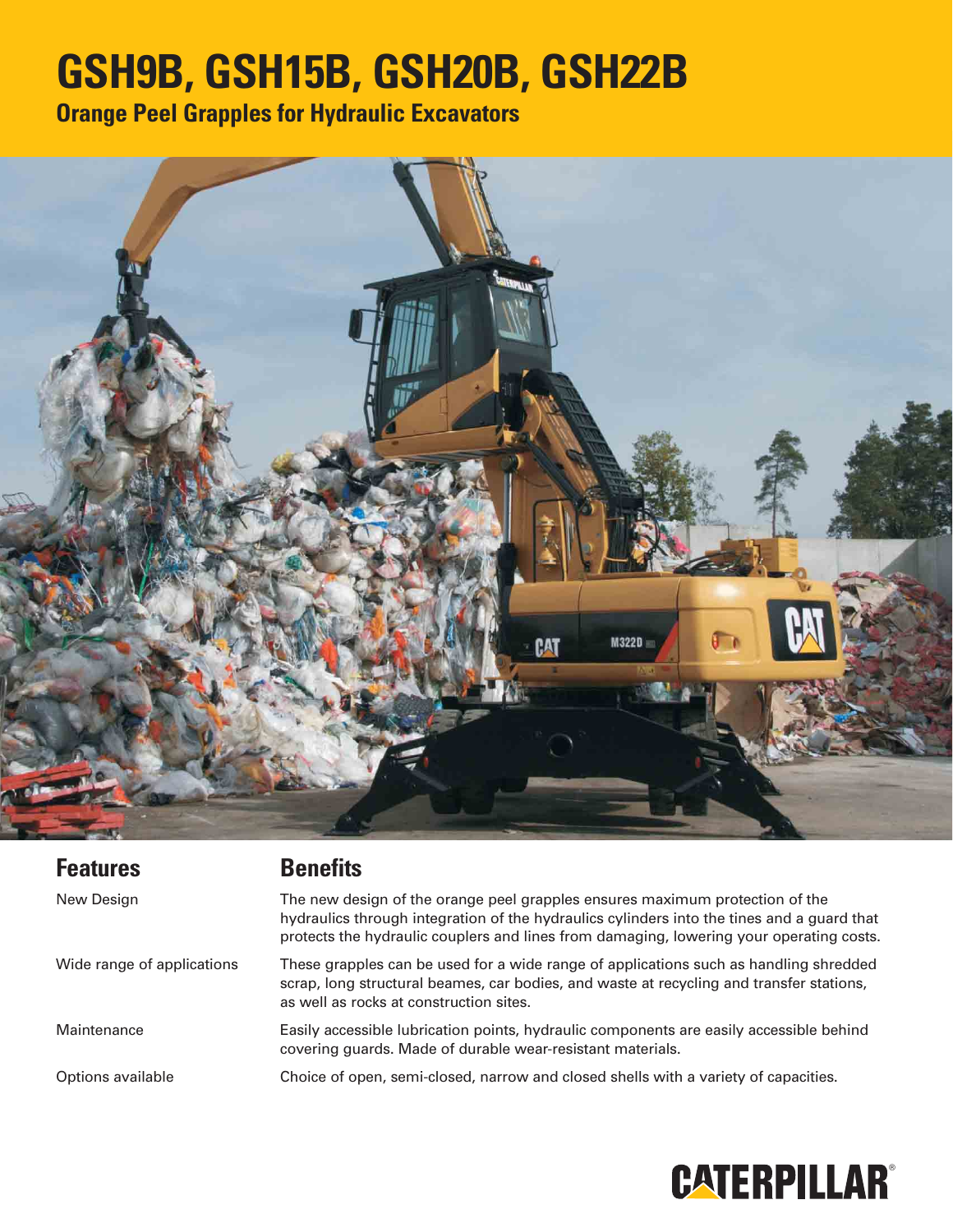## **Specifications and Dimensions**

|                                    |              |                          |          | GSH9B                    |                          | GSH15B                   |                          |           |               |      |      |  |
|------------------------------------|--------------|--------------------------|----------|--------------------------|--------------------------|--------------------------|--------------------------|-----------|---------------|------|------|--|
|                                    |              | 5 Tines<br>4 Tines       |          |                          |                          |                          | 4 Tines                  |           | 5 Tines       |      |      |  |
| <b>Type/Capacity</b>               | <b>Liter</b> | 300                      | 400      | 300                      | 400                      | 600                      | 800                      | 400       | 500           | 600  | 800  |  |
| Recommended carrier weight         |              |                          |          |                          |                          |                          |                          |           |               |      |      |  |
| Excavator class                    | metric tons  |                          | $9 - 15$ | $9 - 15$                 |                          |                          | $15 - 21$                | $15 - 21$ |               |      |      |  |
| <b>Material Handler class</b>      | metric tons  |                          | $9 - 18$ | $9 - 18$                 |                          | $18 - 25$                |                          | $18 - 25$ |               |      |      |  |
| Operating weight*                  |              |                          |          |                          |                          |                          |                          |           |               |      |      |  |
| open                               | kg           | 530                      | 540      | 630                      | 640                      | $\overline{\phantom{0}}$ | $\overline{\phantom{0}}$ | 1375      | 1380          | 1395 | 1465 |  |
| semi-closed                        | kg           | 570                      | 580      | 670                      | 690                      | $\rightarrow$            | $\equiv$                 | 1445      | 1455          | 1475 | 1545 |  |
| closed                             | kg           | 660                      | 690      | 730                      | 760                      | $\qquad \qquad -$        | $\equiv$                 | 1530      | 1540          | 1575 | 1655 |  |
| narrow                             | kg           | $\overline{\phantom{0}}$ |          | $\overline{\phantom{0}}$ | $\overline{\phantom{0}}$ | 1215                     | 1260                     |           | $\rightarrow$ | 1450 | 1515 |  |
| Maximum lifting capacity           | ton          |                          | 3        |                          | 3                        |                          | 4                        |           |               | 4    |      |  |
| Hydraulic open/close               |              |                          |          |                          |                          |                          |                          |           |               |      |      |  |
| Maximum pressure                   | bar          | 350                      |          |                          | 350<br>350               |                          | 350                      |           |               |      |      |  |
| <b>Optimum Flow</b>                | l/min        |                          | 80       |                          | 80                       |                          | 100                      |           |               | 100  |      |  |
| Hydraulic rotation                 |              |                          |          |                          |                          |                          |                          |           |               |      |      |  |
| Maximum pressure                   | bar          |                          | 140      |                          | 140                      |                          | 180                      |           |               | 180  |      |  |
| Optimum pressure                   | bar          |                          | 140      | 140                      |                          | 140                      |                          | 140       |               |      |      |  |
| <b>Optimum Flow</b>                | l/min        |                          | 20       | 20                       |                          | 20                       |                          | 20        |               |      |      |  |
| A Height-tines closed              | mm           | 1370                     | 1460     | 1370                     | 1460                     | 1740                     | 1880                     | 1670      | 1700          | 1760 | 1890 |  |
| Height - tines opened<br>В         | mm           | 1100                     | 1150     | 1100                     | 1150                     | 1385                     | 1450                     | 1350      | 1370          | 1400 | 1460 |  |
| Diameter - tines closed<br>C.      | mm           | 1320                     | 1320     | 1290                     | 1280                     | 1540                     | 1560                     | 1500      | 1500          | 1500 | 1500 |  |
| <b>D</b> Diameter $-$ tines opened | mm           | 2000                     | 2150     | 1940                     | 2090                     | 2415                     | 2640                     | 2190      | 2250          | 2340 | 2550 |  |
| Ground clearance - tines opened    | mm           | 540                      | 590      | 540                      | 580                      | 640                      | 710                      | 600       | 620           | 650  | 710  |  |
| Pin diameter crosshead             | mm           | 50                       |          | 50                       |                          | 70                       |                          | 70        |               |      |      |  |
| Width of the crosshead             | mm           | 85                       |          | 85                       |                          | 114                      |                          | 114       |               |      |      |  |
| Overall width                      | mm           | 1500                     | 1610     | 1280                     | 1370                     | 1810                     | 1970                     | 2085      | 2145          | 2230 | 2430 |  |
| Max. opening shells<br>mm          |              |                          |          | 1850                     | 1900                     | 2121                     | 2346                     | 1964      | 2034          | 2121 | 2346 |  |

\* Weight of grab is excluding the mounting bracket

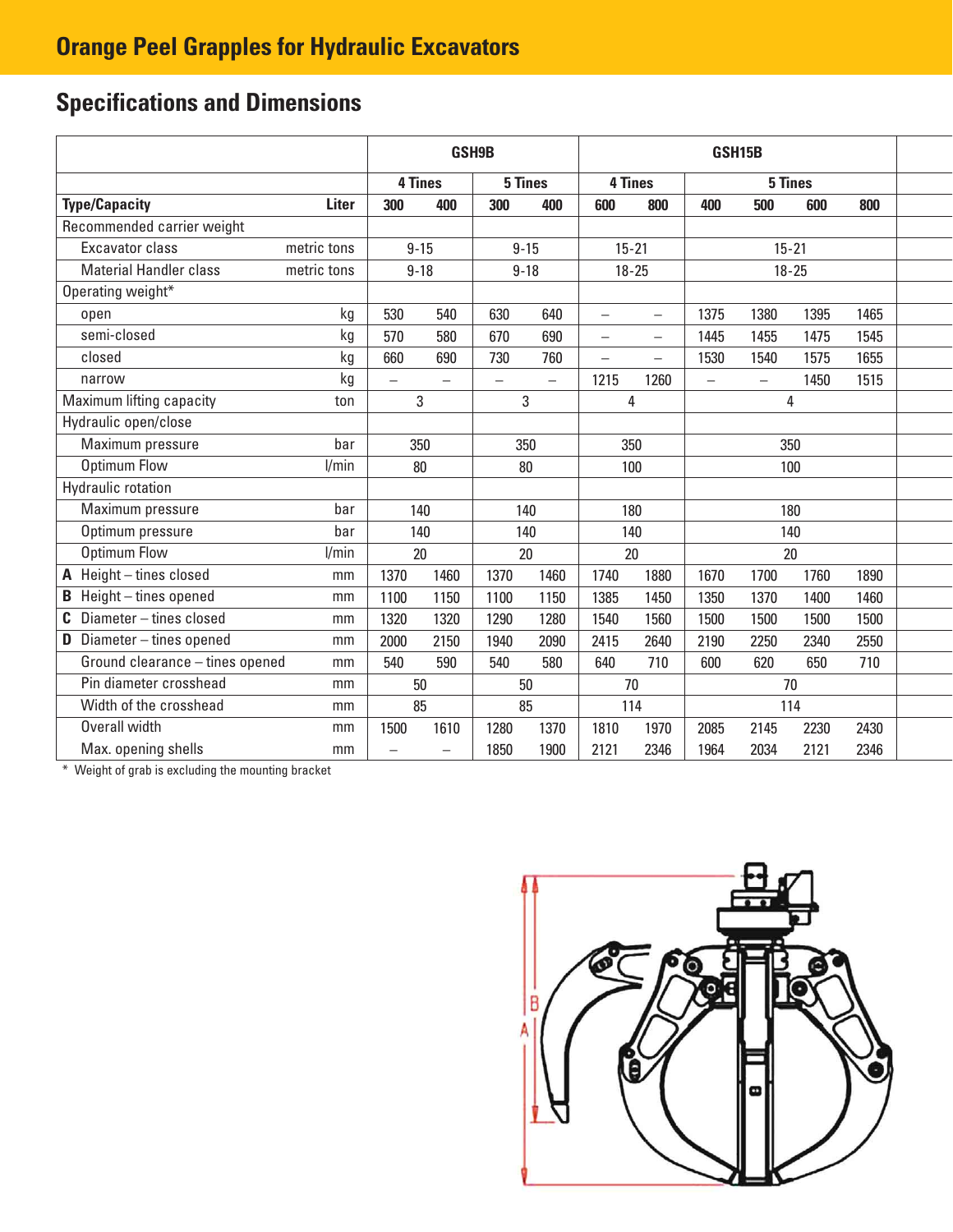| GSH <sub>20</sub> B |                |                          |      |           |      | GSH22B                   |                          |                   |                   |           |                          |                          |
|---------------------|----------------|--------------------------|------|-----------|------|--------------------------|--------------------------|-------------------|-------------------|-----------|--------------------------|--------------------------|
|                     | <b>4 Tines</b> |                          |      | 5 Tines   |      |                          | <b>4 Tines</b>           | 5 Tines           |                   |           |                          |                          |
| 600                 | 800            | 1000                     | 600  | 800       | 1000 | 1000                     | 1500                     | 600               | 800               | 1000      | 1250                     | 1500                     |
|                     |                |                          |      |           |      |                          |                          |                   |                   |           |                          |                          |
|                     | $20 - 30$      |                          |      | $20 - 30$ |      | $22 - 50$                |                          |                   |                   | $22 - 50$ |                          |                          |
|                     | $25 - 35$      |                          |      | $20 - 35$ |      | $35 - 60$                |                          |                   |                   | $35 - 60$ |                          |                          |
|                     |                |                          |      |           |      |                          |                          |                   |                   |           |                          |                          |
| -                   |                |                          | 1820 | 1855      | 1900 | $\overline{\phantom{0}}$ | $\overline{\phantom{0}}$ | 2660              | 2715              | 2740      | 2780                     | $\qquad \qquad -$        |
|                     |                | -                        | 1905 | 1955      | 2020 | $\overline{\phantom{0}}$ | $\overline{\phantom{0}}$ | 2770              | 2855              | 2890      | 2945                     | $\overline{\phantom{0}}$ |
|                     |                | $\overline{\phantom{0}}$ | 1985 | 2055      | 2145 | $\qquad \qquad -$        | $\overline{\phantom{0}}$ | 2860              | 2980              | 3030      | 3095                     | $\equiv$                 |
| 1575                | 1615           | 1660                     | 1870 | 1920      | 1975 | 2390                     | 2410                     | $\qquad \qquad -$ | $\qquad \qquad -$ | 2855      | $\overline{\phantom{m}}$ | 2880                     |
|                     | 8              |                          |      | 8         |      |                          | 12                       |                   |                   | 12        |                          |                          |
|                     |                |                          |      |           |      |                          |                          |                   |                   |           |                          |                          |
|                     | 350            |                          |      | 350       |      |                          | 350                      |                   |                   | 350       |                          |                          |
|                     | 150            |                          |      | 150       |      |                          | 200                      |                   |                   | 200       |                          |                          |
|                     |                |                          |      |           |      |                          |                          |                   |                   |           |                          |                          |
|                     | 200            |                          |      | 200       |      |                          | 200                      |                   |                   | 200       |                          |                          |
|                     | 160            |                          |      | 160       |      | 160                      |                          | 160               |                   |           |                          |                          |
|                     | 20             |                          |      | $20\,$    |      | 20                       |                          |                   |                   | 20        |                          |                          |
| 1720                | 1860           | 2010                     | 1720 | 1860      | 2010 | 2175                     | 2265                     | 1970              | 2100              | 2175      | 2245                     | 2265                     |
| 1440                | 1510           | 1590                     | 1440 | 1510      | 1590 | 1830                     | 1880                     | 1710              | 1785              | 1830      | 1870                     | 1880                     |
| 1735                | 1735           | 1735                     | 1735 | 1735      | 1735 | 2050                     | 2050                     | 2050              | 2050              | 2050      | 2085                     | 2050                     |
| 2390                | 2595           | 2855                     | 2390 | 2595      | 2855 | 2950                     | 3050                     | 2640              | 2840              | 2950      | 3060                     | 3050                     |
| 645                 | 715            | 790                      | 645  | 715       | 790  | 900                      | 955                      | 780               | 860               | 900       | 940                      | 955                      |
|                     | 80             |                          |      | 80        |      | 90                       |                          |                   |                   | 90        |                          |                          |
|                     | 150            |                          |      | 150       |      |                          | 200                      | 200               |                   |           |                          |                          |
| 1800                | 1930           | 2125                     | 2210 | 2395      | 2635 | 2230                     | 2320                     | 2450              | 2635              | 2730      | 2830                     | 2820                     |
| 2064                | 2305           | 2552                     | 2064 | 2305      | 2552 | 2522                     | 2675                     | 2201              | 2412              | 2522      | 2650                     | 2675                     |